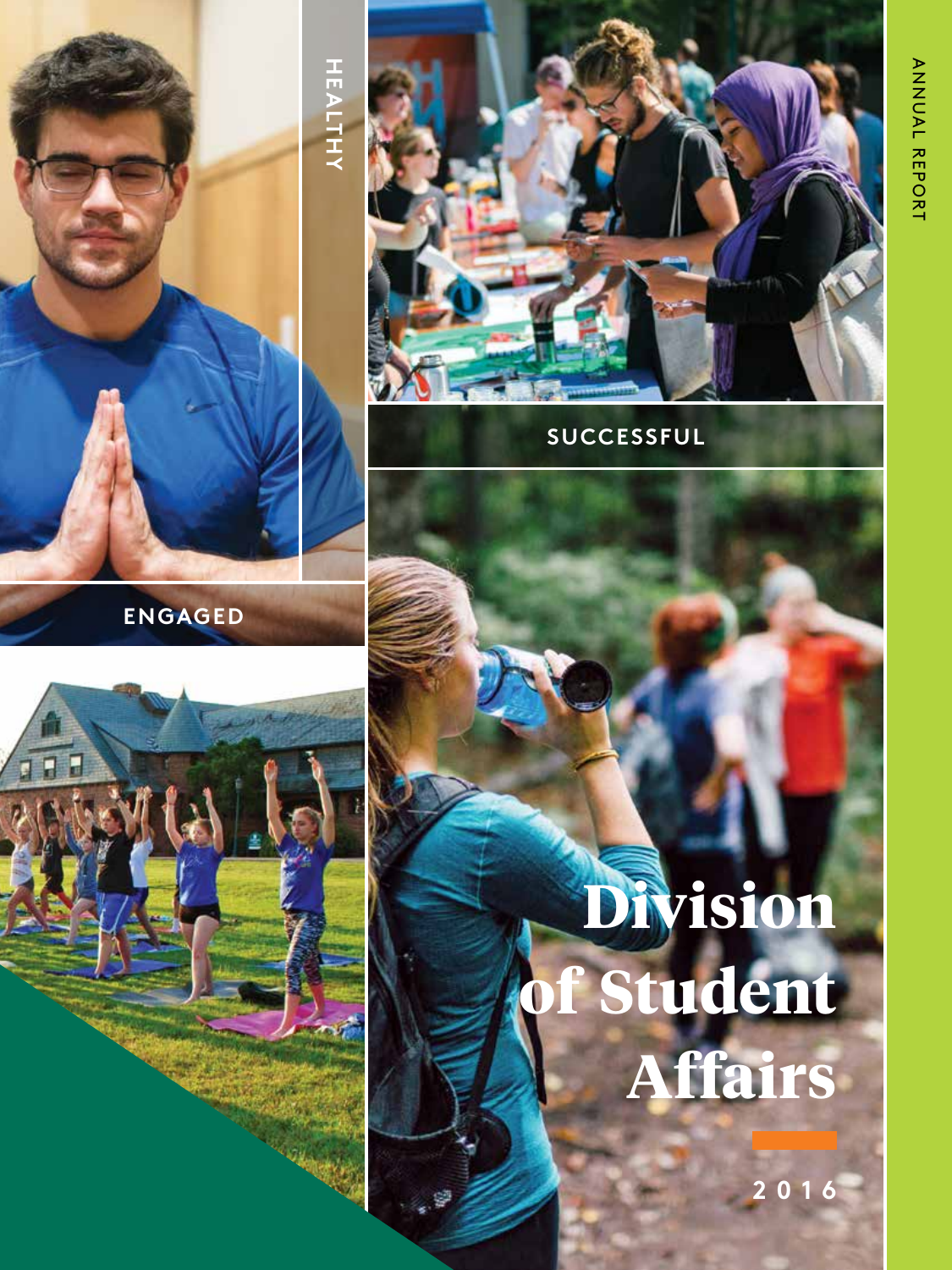#### AN INTRODUCTION TO THE

## **Division of Student Affairs**

**THE DIVISION OF STUDENT AFFAIRS FOSTERS AN ENVIRONMENT WHERE UNIVERSITY OF VERMONT STUDENTS ARE HEALTHY, ENGAGED AND SUCCESSFUL. OUR ANNUAL REPORT PROVIDES INSIGHTS INTO THIS WORK AND EXAMPLES OF HOW WE FOCUS ON STUDENTS' LONG-TERM SUCCESS.**

- **CAREER CENTER**
- **CENTER FOR ACADEMIC SUCCESS**
- **CENTER FOR STUDENT CONDUCT**
- **CENTER FOR HEALTH & WELLBEING**
- **RESIDENTIAL LIFE**
- **STUDENT & COMMUNITY RELATIONS**
- **STUDENT LIFE**
- **UVM DINING**
- **VICE PROVOST OF STUDENT AFFAIRS AND DEAN OF STUDENTS OFFICE**



#### **STUDENT AFFAIRS DEPARTMENTS**

#### **A COMMITMENT TO STUDENT LEADERSHIP IS WOVEN**

**THROUGHOUT THE DIVISION.** Approximately 80% of UVM students are involved in a co-curricular experience (including clubs and organizations, peer mentorship and student employment). One way to quantify the effect of student involvement is through philanthropy and volunteerism—in 2016 the economic impact of student engagement is approximately \$2.8 million.

**RALLYTHON IS ONE EXAMPLE.** Through a collaboration among the University of Vermont Medical Center, SGA-recognized clubs and organizations and Fraternity and Sorority Life, \$58,960.19 was raised "for the kids" via the University of Vermont Children's Hospital. This student-led program hosted 632 registered dancers in the Davis Center from 7pm-7am (in honor of the length of a nurse's shift) and is part of the larger dance marathon movement that raises \$62 million annually for children's hospitals across the country.



## **A COMMITMENT TO STUDENT LEADERSHIP**

#### **TOWN-GOWN ENGAGEMENT**

Student and Community Relations has worked with the Community Coalition for the last 21 years to improve community and safety in the off-campus area. For the last six years, the coalition has developed a streetby-street strategy to test community development concepts. The scope of work has included collective efficacy, restorative practices, community-based research, and crime prevention through environmental design. The result is a more engaged community.

#### **WELLNESS ENVIRONMENT (WE)**

WE is a success story for its sound academic base and collaborative administrative approach. In sum, it showcases the best of UVM—our outstanding faculty, a commitment to making practical and long-lasting changes in students' lives, and the shared vision across campus to decrease high-risk drinking rates.

#### **DREAM JOB – SHADOWING PROGRAM**

Over winter break, the Career Center matches approximately 100 undergraduate students with a UVM alum or parent for a one-day job shadow experience in a variety of different industries and locations. Students see what a typical work day looks like, make connections to people

in their field of interest, and determine if the type of job may be a good fit with their interests and goals.

#### **HOW DO WE KNOW STUDENTS ARE BETTER OFF?**

The Division of Student Affairs uses Results Based Accountability (RBA) as a planning model to work toward improving positive student experiences. The Center for Student Conduct, along with partners in Residential Life and Police Services, has worked systemically to improve interventions and conduct processes.

#### **BY THE NUMBERS**

The Division of Student Affairs is committed to measuring numbers that indicate the degree to which UVM students are healthy, engaged and successful. Throughout this report, learn more about the key indicators that support our comprehensive approach to wellness, student engagement off campus, and career success.

Annie Stevens, Ph.D. *Vice Provost for Student Affairs*

**INVOLVEMENT BY THE NUMBERS:** 

## **124,500**

Estimated Hours of Community Service

**80%** Involved in Co-Curricular Activities

#### **450+** Student Organization Leaders

## **\$3 MILLION**

SGA Annual Budget (\$1.4 million from fundraising)

**912** Students Participate in Fraternity and Sorority Life

> **5,103** Students Lived in Residence Halls

**120** Resident Advisors

> **221** Student Tutors

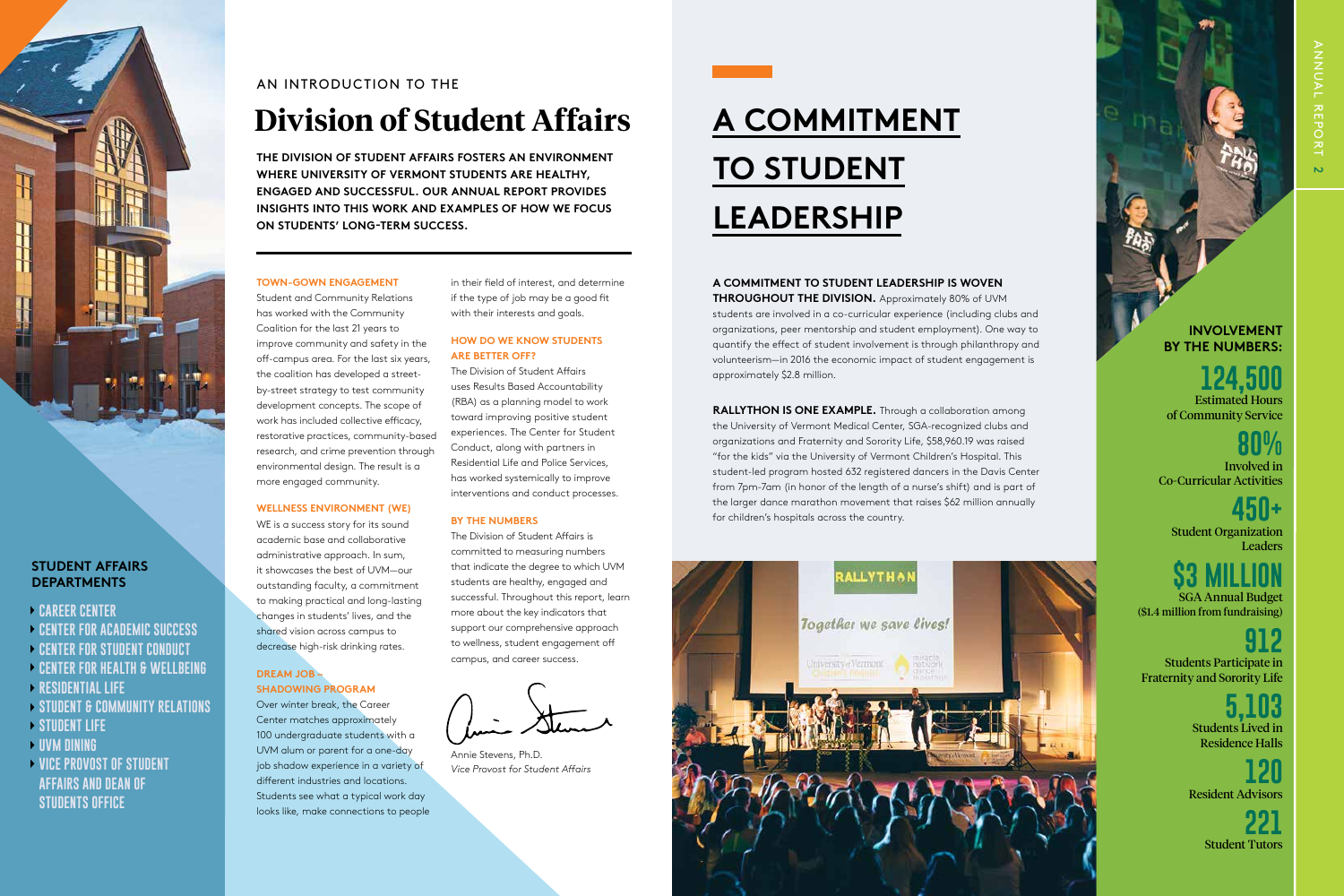Student and Community Relations has worked with the Community Coalition for the last 21 years to improve community and safety in the off-campus area. For the last six years, the coalition has developed a streetby-street strategy to test community development concepts. The scope of work has included collective efficacy, restorative practices, community-based research, and crime prevention through environmental design.

The community coalition has established a successful partnership with residents of Isham street called ISGOOD (Isham Street Gardening and Other Optimistic Doings). Their collaborative work has resulted in community flower boxes, street cleanups, dedicated space for community gatherings, and engagement with elderly neighbors at Burlington Health and Rehab Center. This initiative has been funded by the Office of Student and Community Relations and an AARP grant.

This spring, the University of Vermont's Upward Bound program visited the street to help with a spring cleanup project. After learning about the

**COALITION:** STREET-SIDE **COALITION:** COALITION: **GARDENS ARE ONLY ONE FACET OF ISGOOOD'S INITIATIVE, WHICH IS TO FULLY ADDRESS THE STREET'S PHYSICAL INFRASTRUCTURE AND, CONSEQUENTLY, ITS CULTURE.**

> community development model, students visited the Burlington Health and Rehab Center to pot plants for the residents on Isham street. The Upward Bound students, together with the residents of the Burlington Health and Rehab Center were able to deliver the potted flowers to Isham street residents. The students, residents, and members of the coalition were also able to clean up the street, prepare community gardens, and most importantly spend time building community.

> This work has created an environment where the street is cleaner, neighbors who are both long-term residents and renters engage with each other at their community garden or in the space that was donated by a landlord on the street to hold community gatherings. As a result, there has been a decrease in disruptive activity, renters are staying longer and there has been an increase of homeownership on the street. This pilot project has been celebrated by the City of Burlington and Mayor Weinberger and is being used as a promising practice in the Mayor's City's Neighborhood Stabilization Plan.

# Engaged.

#### **TOWN GOWN ENGAGEMENT OFF CAMPUS**

#### **MEMBERS OF THE COMMUNITY**

**— Jarrod Szydlowski (UVM '16), ISGOOD Member**

TRI

is Working

(near left) **Mayor Miro Weinberger visits with UVM and community partners.**

## **68%**

Decrease in Noise Violations

#### **50%** Decrease in Burglaries

## **86%**

Decrease in Vandalism

*Source: Burlington Police Department*

(left) **Members of the Upward Bound program head to Isham Street.** 

UVM Student Government Association (Co-Chair) UVM Office of Student and Community Relations (Co-Chair) UVM Police Services

UVM University Relations UVM Campus Planning Services UVM Transportation and Parking Services UVM Fraternity and Sorority Life University of Vermont Students

UVM Medical Center

Champlain College Communications and External Relations Champlain College Student

Government Association Burlington Community and Economic Development Office Burlington Community Justice Center Burlington Code Enforcement Office Burlington Residents Burlington Landlords Burlington City Council Burlington Police Department Burlington Board of Health Burlington Mayor's Office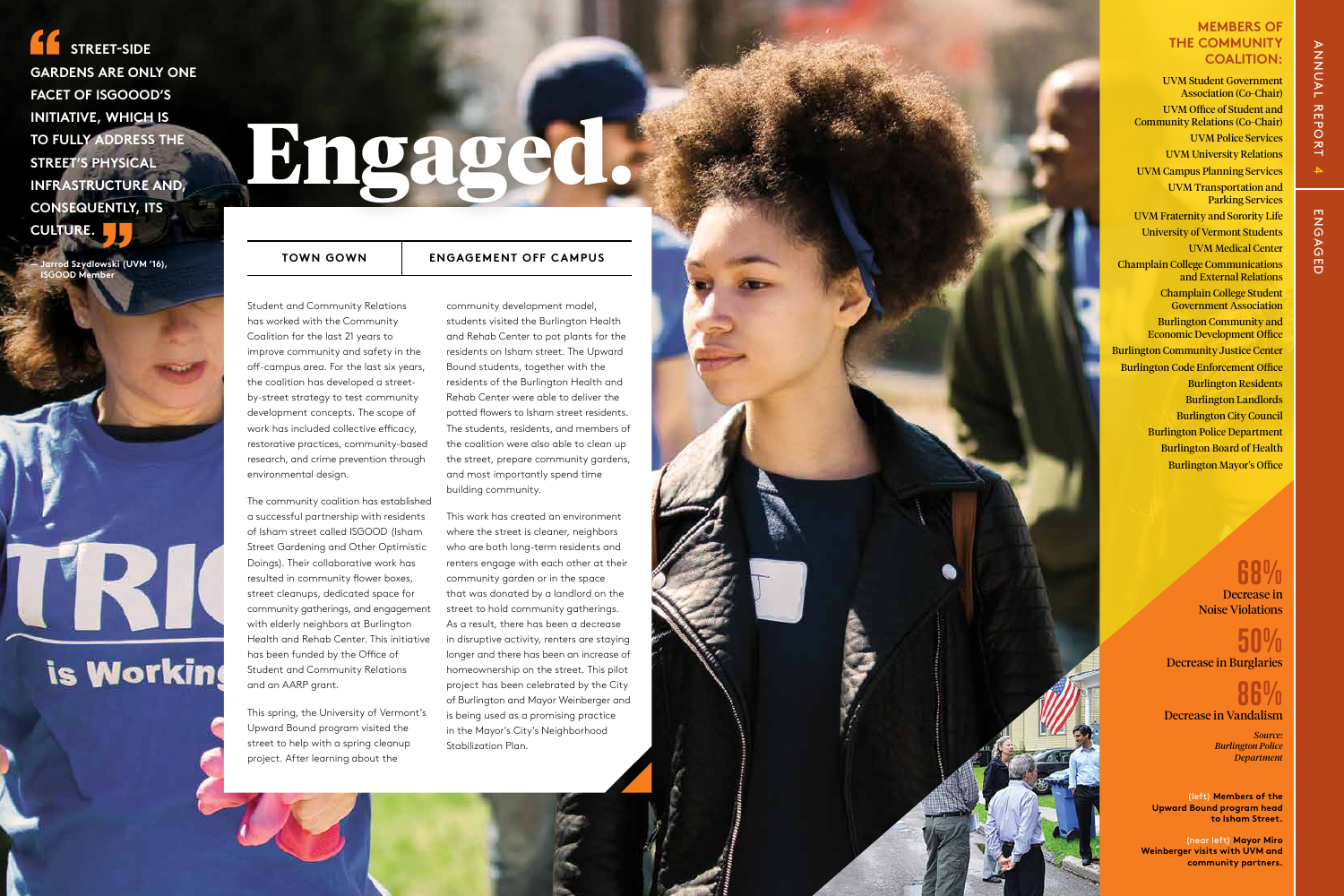The University of Vermont Wellness Environment (WE) is a success story for its sound academic base and collaborative administrative approach. In sum, it showcases the best of UVM – our outstanding faculty, a commitment to making practical and long-lasting changes in students' lives and the shared vision across campus to decrease highrisk drinking rates.

What NBC News and other major news outlets picked up on this year was not that poor choices can get in the way of student achievement but that a neuroscience and researched-based approach could lead to positive choices and a net gain for student success.

For a quick recap—WE launched in the fall to a full house. The philosophy, shaped by Jim Hudziak, MD (UVM Professor of Psychiatry, Medicine, Pediatrics and Communication

**HEALTH** HEALTHY

**1** [IN WE] I HAVE A **PEACEFUL ENVIRONMENT TO COME BACK TO AND THE TIPS AND TECHNIQUES I HAVE LEARNED ABOUT MINDFULNESS HAVE REALLY IMPROVED MY ACADEMIC WORK.**

Sciences & Disorders), was to incentivize positive choices across four key pillars: mindfulness, nutrition, fitness and mentorship. Students would live together, take a class together, and have meals together while passive programming would gel the community. Did it work? Based on student reflections on their WE experience the answer is a resounding yes.

One interviewee, a transfer student, spoke to how understanding her brain and practicing meditation increased her ability to manage stress and focus on her academics.

In a word, the future of WE is "growth." The Division will look to align programmed housing options for students to meet the growing demand for additional themed learning communities. WE is slated to move-in to the new residence hall opening in the Fall of 2017.

**ANNUAL REPORT** ANNUAL REPORT 6  $\overline{\mathbf{c}}$ 

# Healthy.

**THE UNIVERSITY OF VERMONT WELLNESS ENVIRONMENT**

**— 2016 WE resident**

(right) **WE students meditate in Jim Hudziak's class: Healthy Brains, Healthy Bodies.**

(left) **WEventure brings first year WE students to campus and beyond before the start of the semester.** 

#### **HEALTHY BY THE NUMBERS:**

**17,891**  Visits to the

Health Center

**13,396** Visits to Counseling & Psychiatry Services

**2066** Visits to Living Well

**90**

Outing Club Trips

**1,623** Students Active in 60 Club Sports

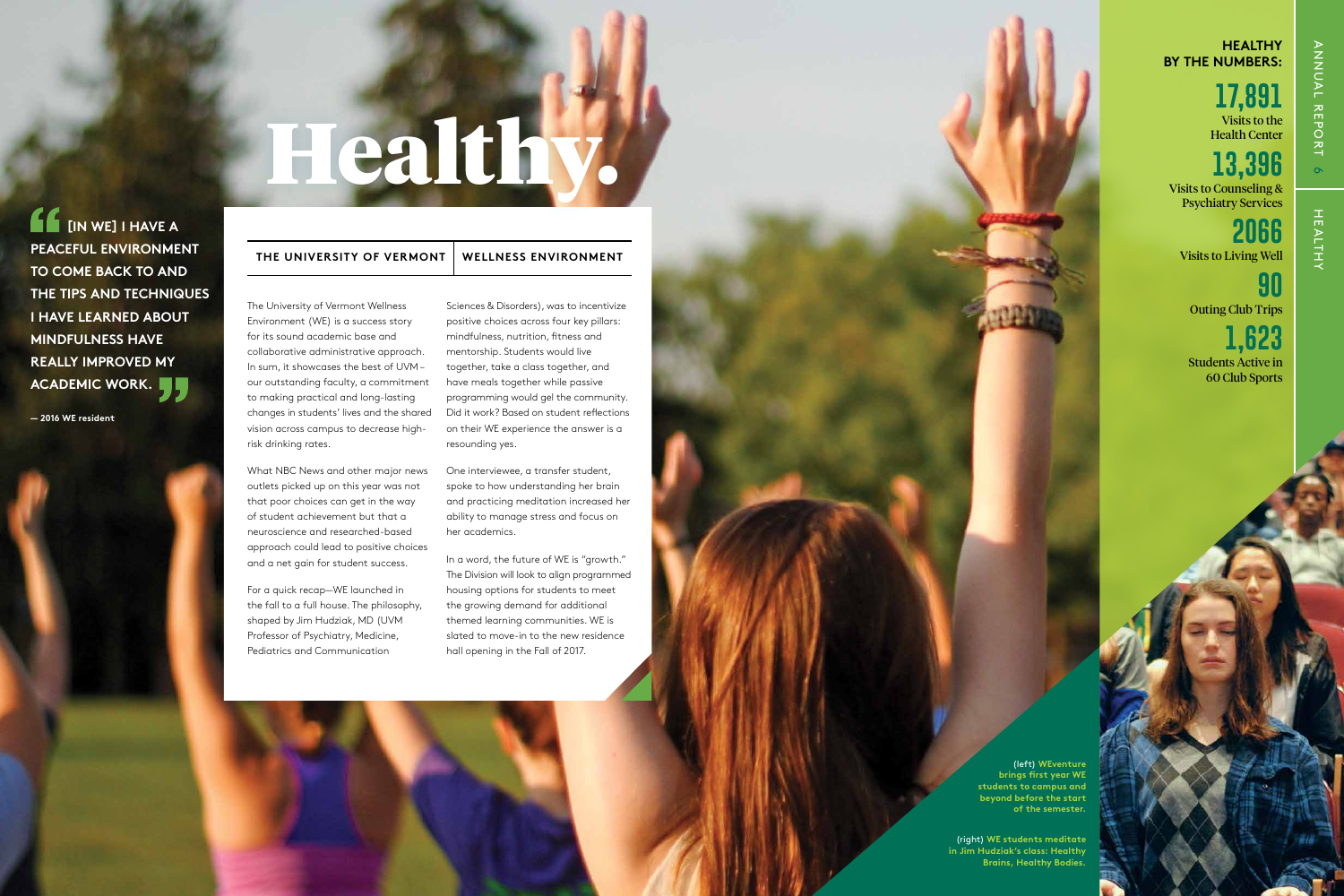#### **CONNIE OU '19 (Electrical Engineering)** shadowed Richard Bozek '82, Director, Environmental

Policy at the Edison Electric Institute in Washington DC. Connie attended a prep meeting

for Richard's upcoming presentation at the White House. Afterward, they discussed nuances, even analyzing body language and tone. Richard advised Connie that academic writing is detailed, but workplace writing should be precise and brief.

**EDUAL CONNIE OU WAS A PLEASURE TO SPEND THE DAY WITH. SHE HAS A GREAT DEAL OF POTENTIAL, IS A QUICK STUDY. SHE WOULD BE AN ASSET TO ANY ORGANIZATION. [THE EXPERIENCE] WAS FUN FOR ME TOO IN A WAY I DIDN'T EXPECT. I GOT TO SEE OUR WORK THROUGH A DIFFERENT PERSON'S EYES.**

SUCCESSEUL SUCCESSFUL

**— Richard Bozek '82**



# Successful.

Over winter break, the Career Center matches approximately 100 undergraduate students with a UVM alum or parent for a one-day job shadow experience in a variety of different industries and locations. Students see what a typical work day looks like, make connections to people in their field of interest, and determine if the type of job may be a good fit with their interests and goals.

**KATHERINE HICKEY WAS INCREDIBLY DILIGENT, FLEXIBLE, AND UPON MEETING HER IT IS CLEAR THAT SHE IS INCREDIBLY HARD WORKING, DRIVEN AND ORGANIZED AND WE WOULD BE THRILLED TO HAVE KATHERINE TAKE ON INTERNSHIPS WITH**  *ARD* **IN THE FUTURE!**

The stories that emerge from these experiences include landed internships, expanded networks and clarity about career direction.

#### **PROFILE 2 | KATIE HICKEY '17**

#### **STUDENT PROFILES JOB SHADOWING**



#### **PROFILE 1 CONNIE OU '19**

**KATIE HICKEY '17 (Global and Regional Studies)** shadowed with Erica Goldberg '12, Staff Associate Democracy and Governance Sector at TetraTech ARD, Burlington, VT (International development through grants).

**APPLY FOR SOMETHING THAT EVEN REMOTELY PIQUES YOUR INTEREST. YOU NEVER KNOW WHAT YOU'LL FIND INTERESTING IN THE PROFESSIONAL WORLD.**

After such a positive experience shadowing Emily Bahnsen '04 (Senior Advisor to Dr. Paul Farmer at Partners In Health) last year, Katie returned to the program for a second year. As a result of her experience, Katie is now applying to summer internship positions at TetraTech ARD, and has been keeping in touch with Erica about her progress.

**— Erica Goldberg '12**

**JAKE BARTER '18, AARON JAMES '17, CONNOR LYONS '17, CONNOR SPOTTS '16 (Civil Engineering), STEPHEN KRAJESKI '17 and HEIDI MILLER '17 (Environmental Engineering)**  shadowed with eight alums coordinated by Jonathan Griffin '10, Civil Engineer IV at the Vermont Agency of Transportation, Montpelier, VT.

Students explored VTrans areas: Roadway Design, Hydraulics Engineering, Structures Design, and Geotechnical Engineering and one student even had an impromptu interview while job shadowing.

#### **PROFILE 3**

**JAKE BARTER '18 AARON JAMES '17 CONNOR LYONS '17 CONNOR SPOTTS '16 STEPHEN KR AJESKI '17 HEIDI MILLER '17**

**For more information about the Job Shadow program: go.uvm.edu/shadow** 

#### **SUCCESSFUL BY THE NUMBERS:**

### **93%**

Students Employed or Continuing Their Education Within Six Months of Graduation

### **68%**

Students Participating in Practicum, Clinical, Internship, Co-op or Field Experience

## **9,177**

Students Attended Career Events or Workshops

#### **21** Students Won Fulbright and Goldwater Scholarships

ANNUAL REPORT ⊗

**— Aaron James '17**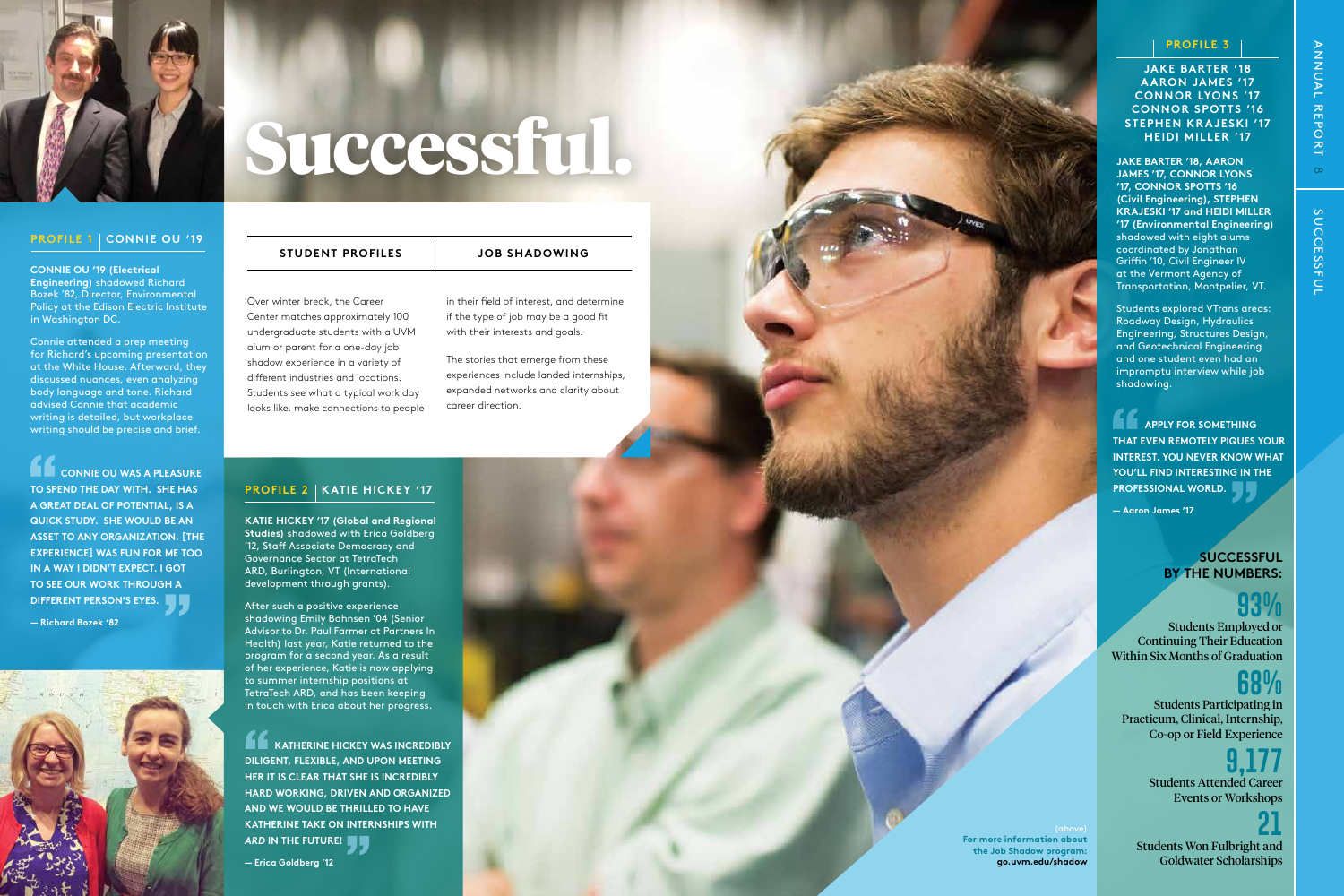#### RESULTS BASED ACCOUNTABILITY

## **How Do We Know Students Are Better Off?**

The Division of Student Affairs uses Results Based Accountability (RBA) as a planning model to intentionally create more positive student experiences. The Center for Student Conduct, along with partners in Residential Life and Police Services, has led a systematic approach towards improving the conduct process and its interventions.

By identifying performance indicators such as the recidivism rate\* and case turn-around days, Student Conduct answers the question, "how do you know if students' are better off?" with these five-year data trends:

- 41% reduction of recidivism rate over the last five years (from 22% to 13%).
- The average case turn around days decreased by 20 days (from 37 to 17 days).

• Residential experiences have changed—only 1 in 10 students found responsible for violating alcohol or other drug policy (down from 1 in 5).

In addition, six hundred students attended our BASICS harm reduction program in the past year. At the threemonth follow up, students self-report drinking less in a typical evening out (peak blood alcohol content) and are more reflective about their decisions around their use of alcohol, cannabis, and other drugs.

These numbers are moving in the right direction and take strong partnerships as well as an overall commitment to improving structure and systems to enhance the student experience.

#### **OFF CAMPUS MAPPING**

The President's Committee on Alcohol, Cannabis, and Other Drugs has continued to nurture partnerships that are improving quality of life in the off-campus area. Each month, representatives from UVM, Champlain College, Burlington Police Department, Burlington Code Enforcement, and Mayor Weinberger's Office meet to discuss patterns of behavior in the off-campus area. UVM has allocated \$90,000 to the city to establish an additional police presence in the off-campus area. This working group meets to strategically direct this presence during known high-risk weekends and to identify streets that may be experiencing a pattern of disruptive behavior. These directed efforts have improved relationships with landlords, created higher quality of living standards for renters, and improved the quality of life in the off-campus area.

## **Budget, Human Resources and Facilities**

| <b>Department Temp and Student Staffing</b> | FT or PT<br><b>Exempt Staff</b> | FT or PT Non-<br><b>Exempt Staff</b> | <b>Temp/Hourly</b><br><b>Staff</b> | <b>Student</b><br><b>Staff</b> | <b>Total</b> |
|---------------------------------------------|---------------------------------|--------------------------------------|------------------------------------|--------------------------------|--------------|
| Academic Success Programs                   | 16                              | 6                                    | 23                                 | 208                            | 253          |
| Career Center                               | 13                              | 3                                    | 2                                  | 25                             | 43           |
| Center for Health & Wellbeing               | 48                              | 13                                   | 24                                 | 14                             | 99           |
| Center for Student Ethics & Standards       | 5                               | 2                                    | O                                  | 3                              | 10           |
| Dean of Students Office                     | 6                               | 2                                    | O                                  | 4                              | 12           |
| <b>Residential Life</b>                     | 32                              | 27                                   | 15                                 | 379                            | 453          |
| Inter-Residence Association (IRA)           | O                               | $\circ$                              | O                                  | $\Omega$                       | Ω            |
| <b>Student &amp; Community Relations</b>    | 2                               |                                      | O                                  | $\overline{2}$                 | 5            |
| Student Life                                | 11                              | 5                                    | 39                                 | 302                            | 357          |
| Student Government Association (SGA)        | Ο                               | Ο                                    | 44                                 | 54                             | 98           |
|                                             | 133                             | 59                                   | 147                                | 991                            | 1.330        |

#### FY16 ALL INCLUSIVE OPERATING BUDGETS (UNDUPLICATED)

| <b>Department</b>                        | <b>General</b><br><b>Fund</b> | Income<br><b>Expense</b> | Other<br><b>Income</b> | Gifts &<br><b>Endowments</b> | <b>Department</b><br><b>Totals</b> |
|------------------------------------------|-------------------------------|--------------------------|------------------------|------------------------------|------------------------------------|
| Academic Success Programs                | \$1,866,454                   |                          | \$572,877              | \$48,877                     | \$2,488,208                        |
| Career Center                            | \$1,285,988                   | \$146,132                |                        | \$135,574                    | \$1,567,694                        |
| Center for Health & Wellbeing            |                               | \$7,686,307              |                        | \$4,107                      | \$7,690,414                        |
| Center for Student Ethics & Standards    | \$233,015                     |                          | \$80,711               | ۰                            | \$313,726                          |
| Dean of Students Office                  | \$337,116                     | \$4,427,639              |                        | \$14,633                     | \$4,779,388                        |
| Dining Services Meal Plans               | $\overline{\phantom{a}}$      | \$18,694,540             |                        | $\overline{\phantom{0}}$     | \$18,694,540                       |
| Living Learning/RLCs                     | \$762,273                     |                          | \$80,000               | \$13,222                     |                                    |
| Residential Life                         | \$40,342                      | \$36,247,634             |                        | \$7,584                      | \$36,295,560                       |
| Inter-Residence Association (IRA)        |                               |                          | \$139,400              |                              | \$139,400                          |
| <b>Student &amp; Community Relations</b> |                               | \$238,946                | \$12,000               |                              | \$250,946                          |
| Student Life                             | \$396,292                     | \$3,019,537              | \$59,155               | \$110,726                    | \$3,585,710                        |
| Student Government Association (SGA)     |                               | \$1,728,706              | \$978,827              | \$104,375                    | \$2,811,908                        |
|                                          | \$4,921,480                   | \$72,189,441             | \$1,922,970            | \$439,098                    |                                    |
| <b>Division of Student Affairs Total</b> |                               |                          |                        |                              | \$78,617,494                       |

### **STAFF CENSUS**

|        | 29% of our staff identify as staff of color                                           |
|--------|---------------------------------------------------------------------------------------|
|        | 30% of our staff identify as members<br>of the LGBT community                         |
|        | $\sqrt{5\%}$ of our staff identify as being international                             |
| $22\%$ | of our staff identify as differently abled<br>physically, cognitively, or emotionally |

## ANNUAL REPORT 10 ANUAL REPORT  $\overrightarrow{0}$



REDUCTION IN CASE TURN AROUND DAYS



**25%**

CANNABIS, OR OTHER DRUG CASES



REDUCTION IN THE NUMBER OF ON CAMPUS STUDENTS FOUND RESPONSIBLE

#### **5-YEAR TREND: 2011-2016**

uvm.edu/studentaffairs saffairs@uvm.edu

41 South Prospect Street Burlington, Vermont 05405 802-656-3380

*\*Recidivism is measured as the proportion of students who go through the conduct process and are found responsible more than once.*



**The Spring Move Out Project (SMOP) is an annual community recycling and swap event.**